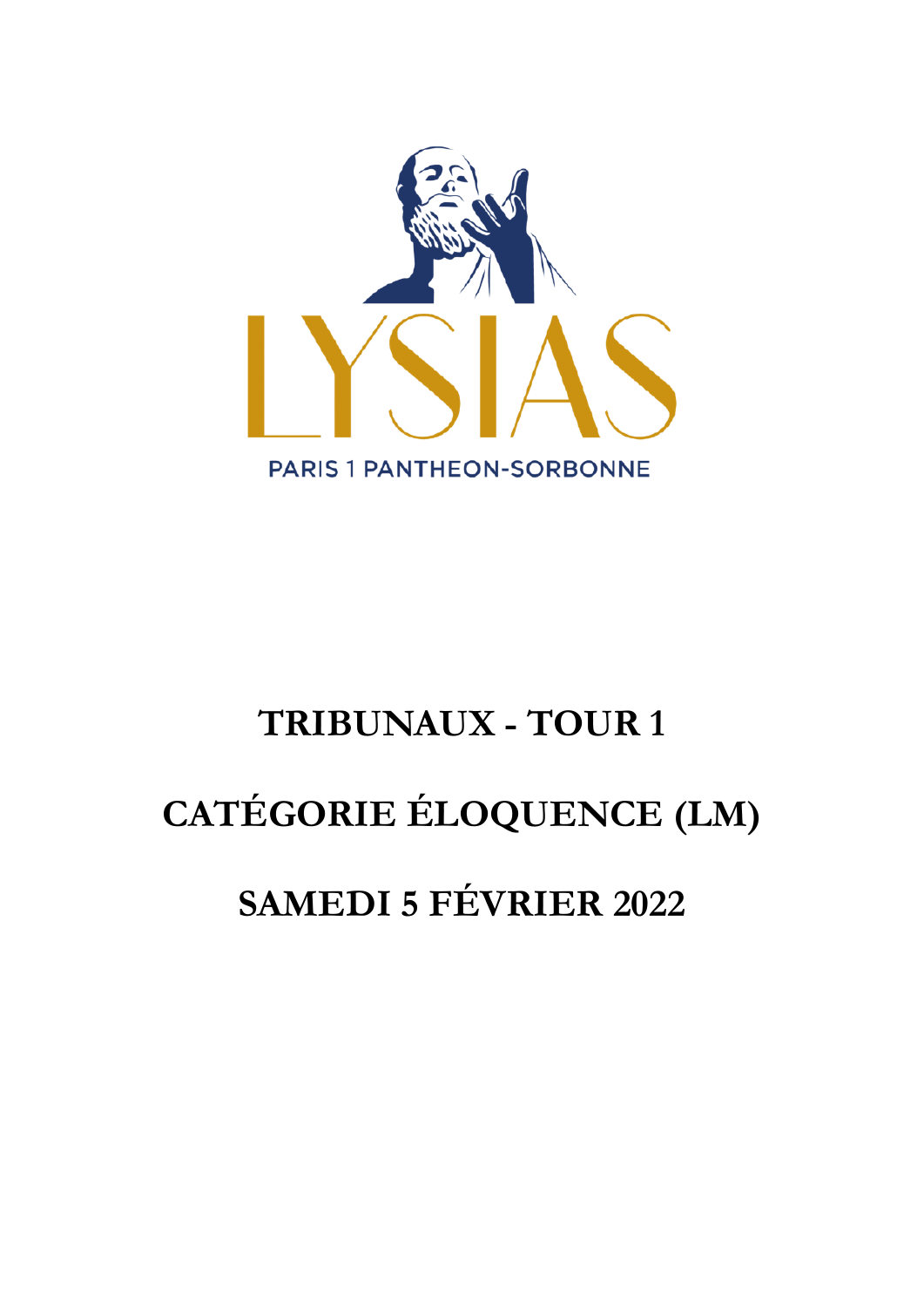#### **Tribunal 1** Salle 01 - Centre Panthéon

|              | <b>AFFIRMATIVE</b> |                | NÉGATIVE         |           |
|--------------|--------------------|----------------|------------------|-----------|
| $9h20 - 10h$ | Cassagne           | Amélie         | Landauer         | Joseph    |
| 10h-10h40    | Hermeline          | Chloé          | Venancie         | Laure     |
| 10h40-11h20  | Ben Attaya         | Anissa         | <b>Bentounsi</b> | Amal      |
| 11h20-12h    | De Vries           | <b>Nicolas</b> | Lamzouri         | Mohamed   |
| 12h - 12h40  | Kotrane            | Fares          | Peronnet         | Constance |
| <b>PAUSE</b> |                    |                |                  |           |
| 13h40-14h20  | Sadallah           | Mohamed        | Genestar         | Marion    |
| 14h20-15h    | Beylouneh          | Lucie          |                  |           |
| 15h-15h40    | Zaagougui          | Bilal          | Chaubet          | Ruben     |
| 15h40-16h20  | Korpanty           | Olivia         | Le Moine Durand  | Oscar     |
| 16h20 - 17h  | Denonin            | Aurélie        | Balderacchi      | Benjamin  |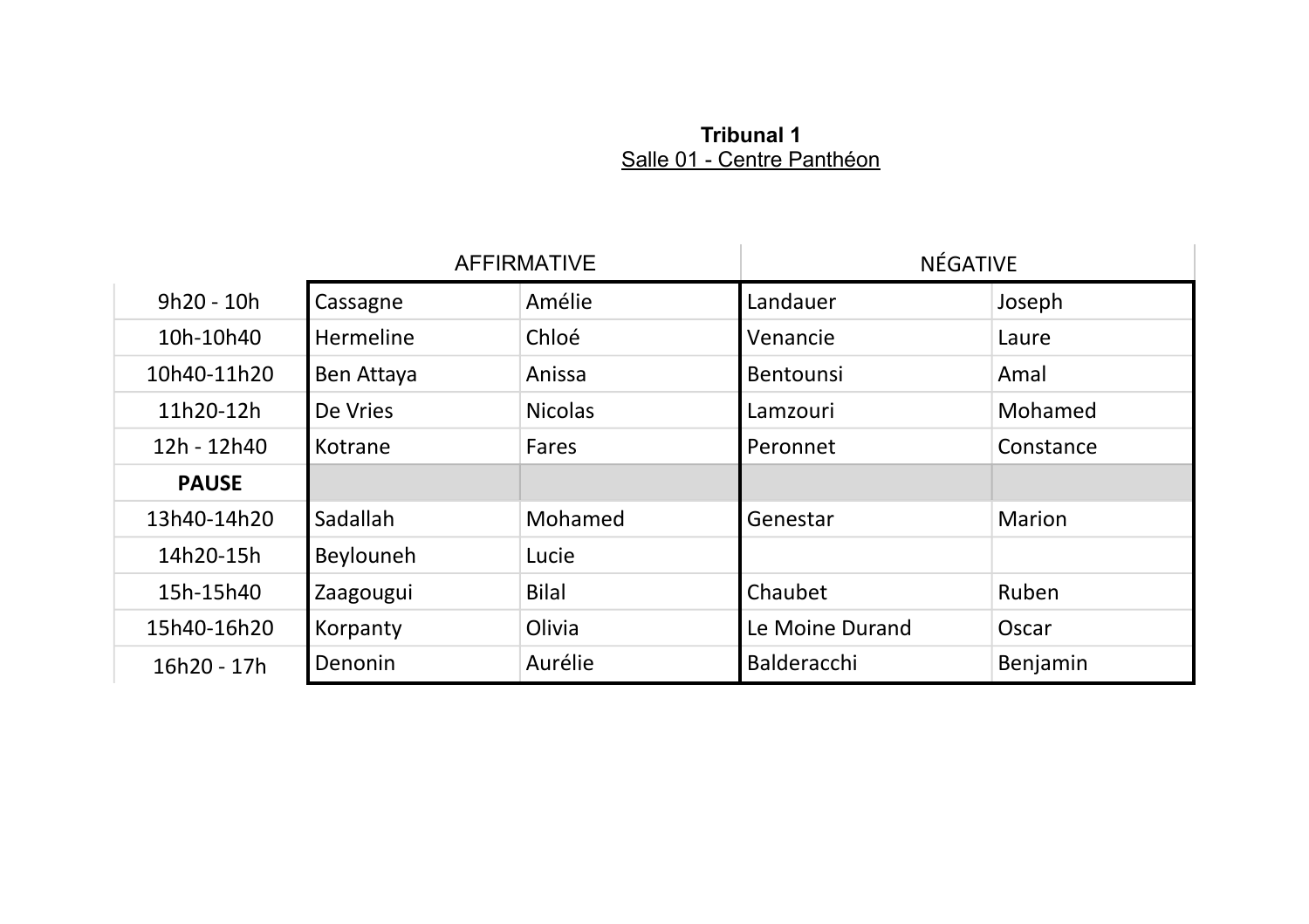## **Tribunal 2** Salle 11 - Centre Panthéon

|              | <b>AFFIRMATIVE</b> |              | NÉGATIVE             |         |
|--------------|--------------------|--------------|----------------------|---------|
| 9h20 - 10h   |                    |              |                      |         |
| 10h-10h40    | <b>Dkhissi</b>     | Abdellatif   | Vanhaeren            | Luc     |
| 10h40-11h20  | <b>ZIANE</b>       | ADEL         | Filippi              | Antonin |
| 11h20-12h    | Christmann         | Gabriel      |                      |         |
| 12h - 12h40  | Mekki              | Hayat Myriam | Lacascade            | Théo    |
| <b>PAUSE</b> |                    |              |                      |         |
| 13h40-14h20  | Solere-Mischler    | Alix         | <b>Natale</b>        | Yohann  |
| 14h20-15h    | Brézet             | Caroline     | Labeyrie             | Mathieu |
| 15h-15h40    | Andro              | Maria        | Latrille De Lorencez | Mathieu |
| 15h40-16h20  | Chenus             | Solene       | Kournane             | Sofiane |
| 16h20 - 17h  | Cowppli-bony       | Anais        | Tilly-Ammari         | Sara    |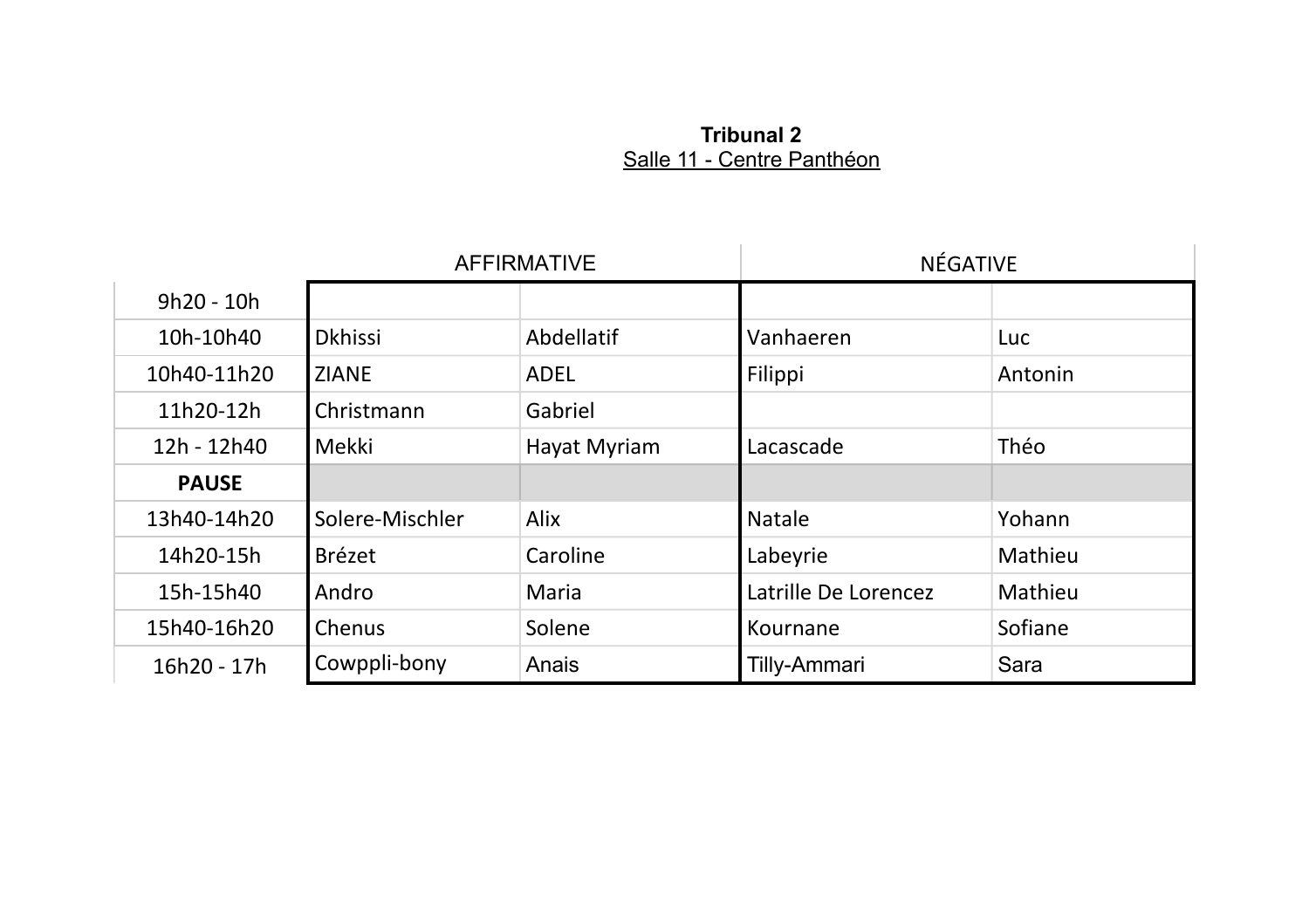## **Tribunal 3** Salle 16 - Centre Panthéon

|              | <b>AFFIRMATIVE</b> |                        | NÉGATIVE          |               |
|--------------|--------------------|------------------------|-------------------|---------------|
| 9h20 - 10h   |                    |                        |                   |               |
| 10h-10h40    | Yagour             | Yotam                  | Martin            | <b>Thomas</b> |
| 10h40-11h20  | Okais              | Gabrielle              | <b>Busson</b>     | Camille       |
| 11h20-12h    | Joffre             | Léana                  | Radmacher         | Cécile        |
| 12h - 12h40  | Benarbia           | <b>Mohamed Arslane</b> | Van Haecke        | Corentin      |
| <b>PAUSE</b> |                    |                        |                   |               |
| 13h40-14h20  |                    |                        | Bestandji         | Ismahane      |
| 14h20-15h    | Paredes            | <b>Bettina</b>         | Burghardt         | Baptiste      |
| 15h-15h40    | de Crozals         | Alexandre              | El Amri           | Sofia         |
| 15h40-16h20  | Tarnaud            | Pénélope               | Tandeau de Marsac | Virgile       |
| 16h20 - 17h  | Louvet             | Marie-Liesse           | Zarhdad           | Ibtissam      |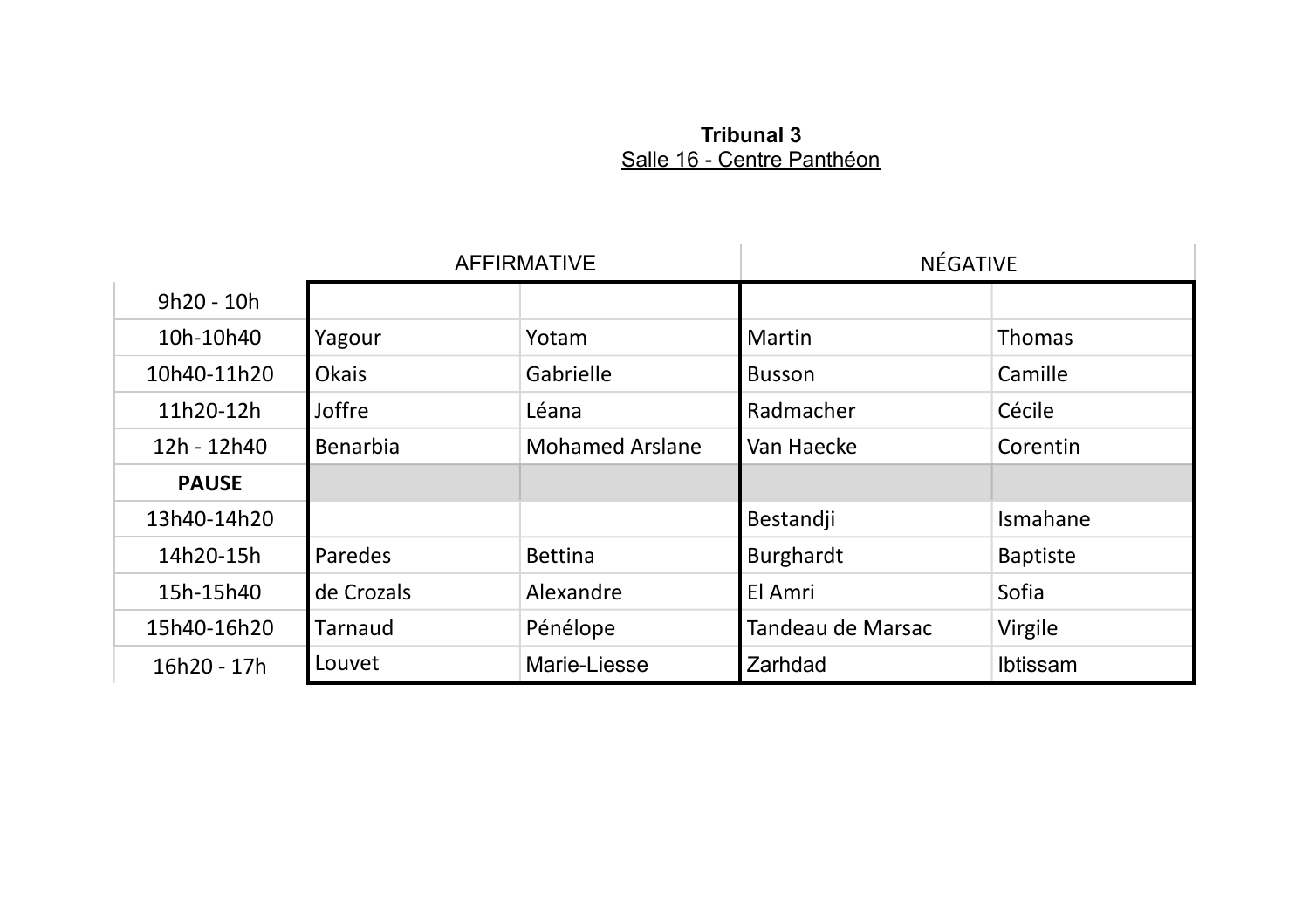#### **Tribunal 4** Salle 17 - Centre Panthéon

|              | <b>AFFIRMATIVE</b> |                  | NÉGATIVE           |          |
|--------------|--------------------|------------------|--------------------|----------|
| $9h20 - 10h$ | Cremet             | <b>Stanislas</b> | Mazeng--Izac       | Alex     |
| 10h-10h40    | Septier            | Hippolyte        |                    |          |
| 10h40-11h20  | Tocchio            | Clarence         | Assaghir           | Leïla    |
| 11h20-12h    | Mendo Abessolo     | Linda            | Sultan             | Wissam   |
| 12h - 12h40  | Quilico            | Ugo              | Taillemite         | Victor   |
| <b>PAUSE</b> |                    |                  |                    |          |
| 13h40-14h20  | Choucroun          | Théo             | Lequeux-Le Henanff | Clémence |
| 14h20-15h    | Gabriel            | Julien           | Avenel             | Solène   |
| 15h-15h40    | Riviere            | Roxane           | Ayubova            | Amina    |
| 15h40-16h20  | <b>Beaudoin</b>    | Amaury           | Salavert           | Matthis  |
| 16h20 - 17h  | Sialelli           | Théo             | Kahan              | Lara     |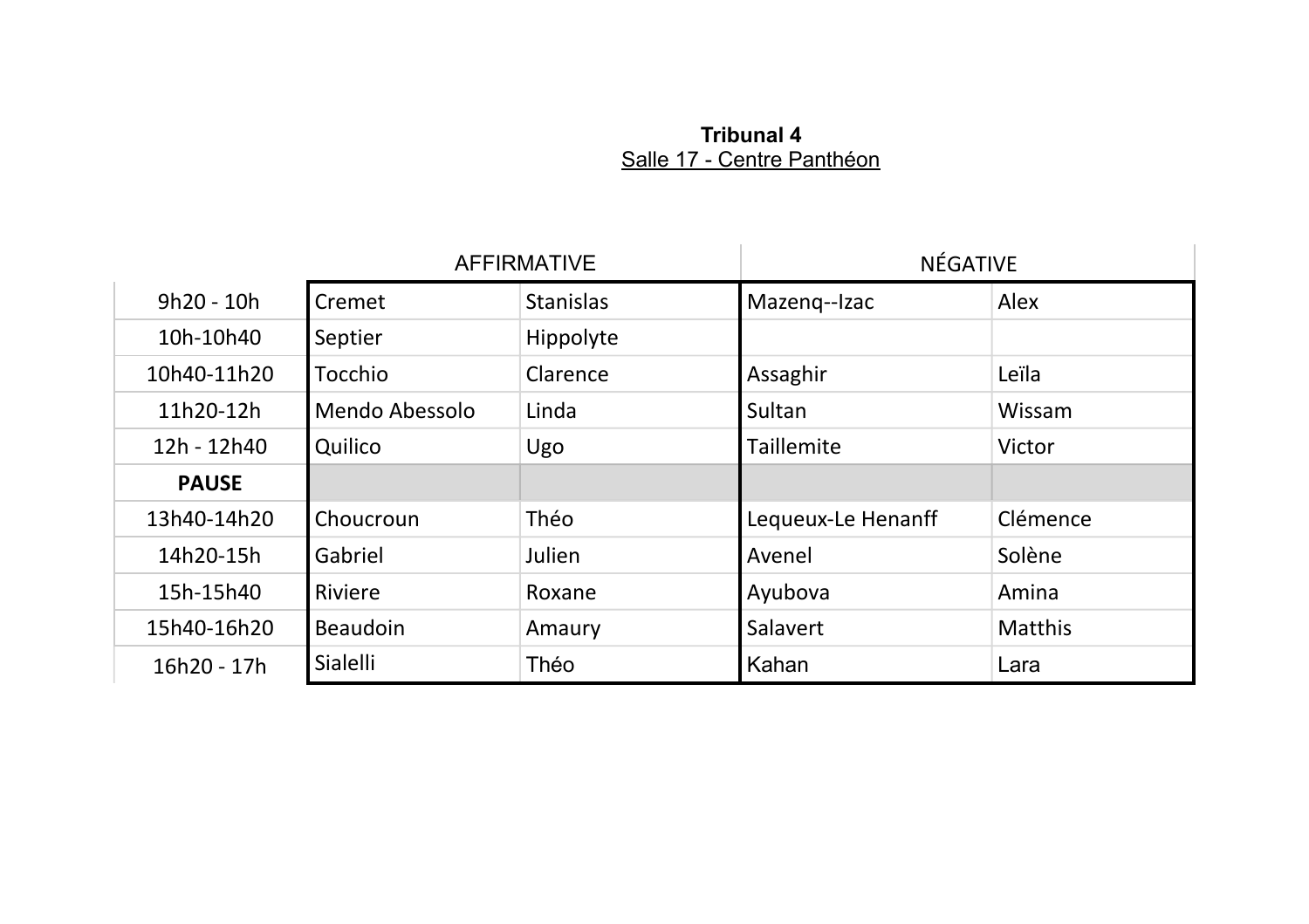## **Tribunal 5** Salle 53 - Centre Panthéon

|              | <b>AFFIRMATIVE</b> |                 | <b>NÉGATIVE</b> |          |
|--------------|--------------------|-----------------|-----------------|----------|
| $9h20 - 10h$ |                    |                 |                 |          |
| 10h-10h40    | Le Ridant          | Alicia          | Berquier        | Carla    |
| 10h40-11h20  | Montiel            | Caroline        | Di Salvo        | Aurélien |
| 11h20-12h    | Naciri             | Hakim           | Cuvillard       | Ophélie  |
| 12h - 12h40  | Vétel              | <b>Baptiste</b> | Abdelli--Savin  | Toméo    |
| <b>PAUSE</b> |                    |                 |                 |          |
| 13h40-14h20  | Nahraoui           | <b>ACHRAF</b>   | Deshayes        | Thomas   |
| 14h20-15h    | Godissek           | Emeline         | Boulanger       | Mélinda  |
| 15h-15h40    | Basti              | Simon           | El Machoudi     | Samuel   |
| 15h40-16h20  | Rejraji            | Inès            | Assous          | Thiess   |
| 16h20 - 17h  | <b>Brousse</b>     | Mathieu         |                 |          |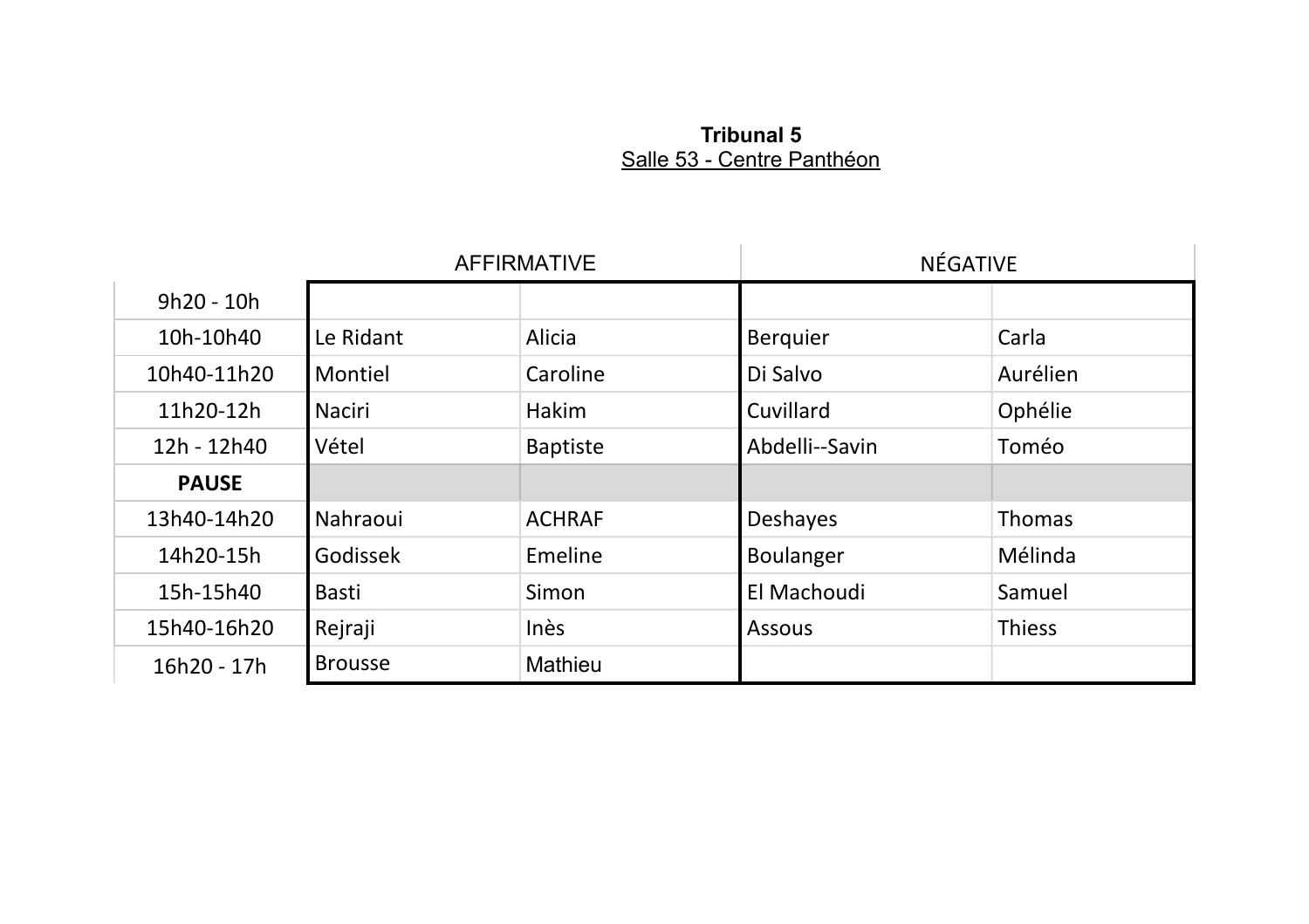#### **Tribunal 6** Salle 54 - Centre Panthéon

|              | <b>AFFIRMATIVE</b> |                  | NÉGATIVE         |                |
|--------------|--------------------|------------------|------------------|----------------|
| $9h20 - 10h$ | Nougoua            | Ariane-Matthieue | <b>Bulteel</b>   | Gabriel        |
| 10h-10h40    | Rizk               | Rebecca          | <b>Duchanois</b> | Elysée         |
| 10h40-11h20  | Papadimitriou      | Christos         | Adjissa          | Elias          |
| 11h20-12h    | Benchegroun        | Hania            | <b>Bach</b>      | Adrien         |
| 12h - 12h40  | Andrianarifidy     | Eva              | <b>Blaise</b>    | <b>Brunet</b>  |
| <b>PAUSE</b> |                    |                  |                  |                |
| 13h40-14h20  | Vinay              | Guillaume        | Guiziou          | Antoine        |
| 14h20-15h    | Carteron           | Oona             | <b>Morlion</b>   | Agathe         |
| 15h-15h40    | Turci              | Amélie           | Ramdoo           | Shweta         |
| 15h40-16h20  | Rostane            | Fadia            | Delahaye         | <b>Nicolas</b> |
| 16h20 - 17h  | Simon              | Fanny            |                  |                |